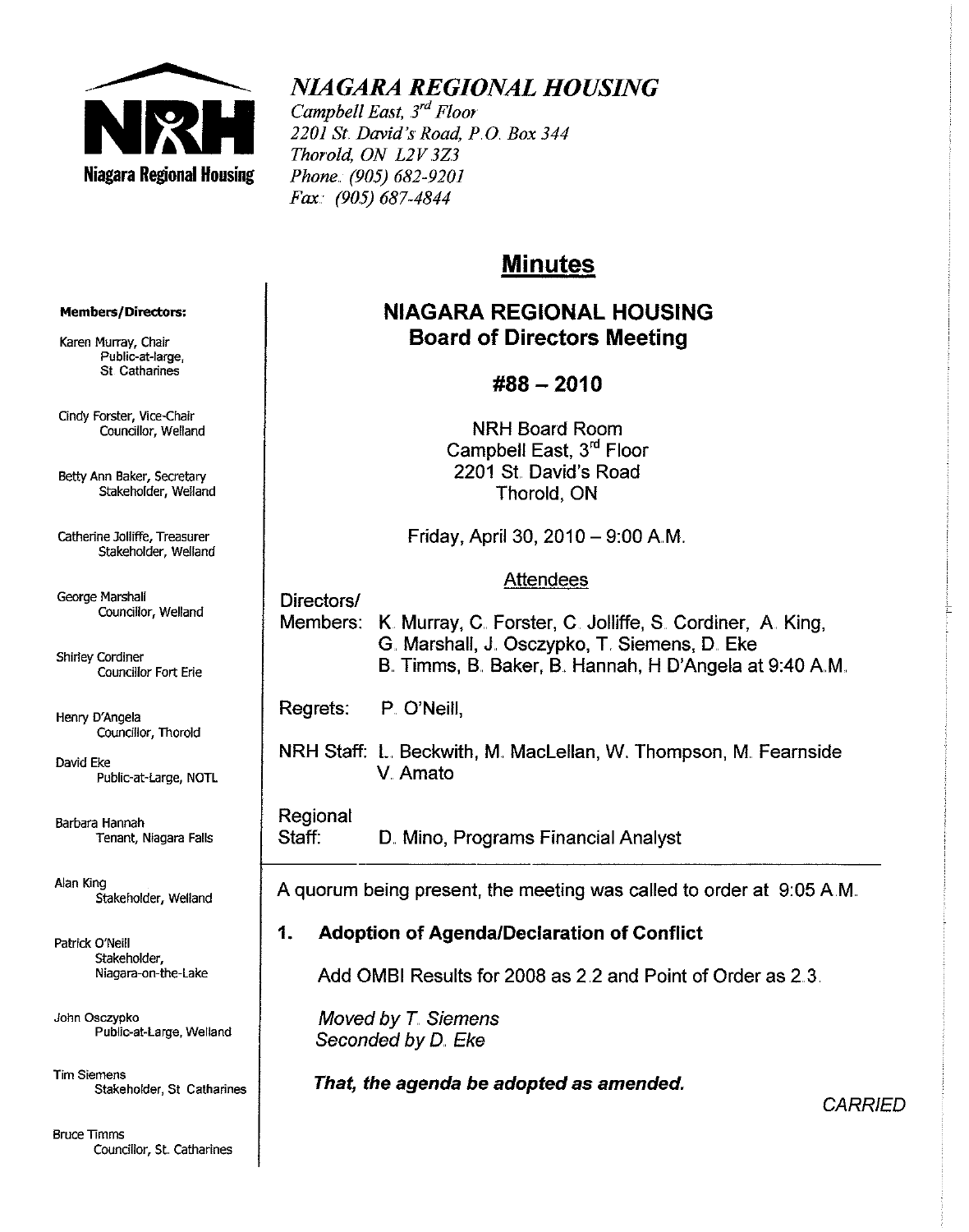S. Hannah, who was not present at the last meeting, declared a conflict with report 10-87-4.8, March 26' 2010, Treatment of Honorariums for Rent Calculation Purposes,

#### 2. Approval of March 26, 2010 Minutes

Moved by C. Forster Seconded by S. Cordiner

#### That, the minutes of the March 26, 2010 meeting be adopted.

**CARRIED** 

#### Business Arising

#### 2.1. Appointments to NRH Board 10-88-2.1.

At the March 26, 2010 meeting Directors approved a Soard Appointment Process (report 10-87-4.7) with an amendment proposing two options to avoid the possibility of a tied vote. The OASC reviewed at their March 30, 2010 meeting and proposed that the Regional Clerk will be a non-voting member of the committee.

## 2.2. Ontario Municipal Benchmarking Initiative (OMBI) Results for 2008 - Report 10-88-2.2 ..

Final version of the OMSI Results for 2008, as they apply to social housing, were distributed. This report is a blending of two previous reports presented at the January and March meetings. For 2009 OMBI will be restating previous years for a number of Service Manager areas who had incorrect calculations ..

Moved by T. Siemens Seconded by S. Cordiner

 $\sim$   $\sim$ 

That the Niagara Regional Housing Board of Directors confirms approval to circulate report 10-88-2.2. OMBI Results for 2008 to Council through the Public Health and Social Services Committee.

**CARRIED** 

Action by: L. Beckwith

#### 2.3.. Point of Order

At the last meeting staff was directed to consult the Clerk's office regarding procedure to add items to closed session while meeting is in progress. Staff confirmed with Janet Pilon, Deputy Regional Clerk, that NRH staff understanding of procedure was consistent with regional practices ..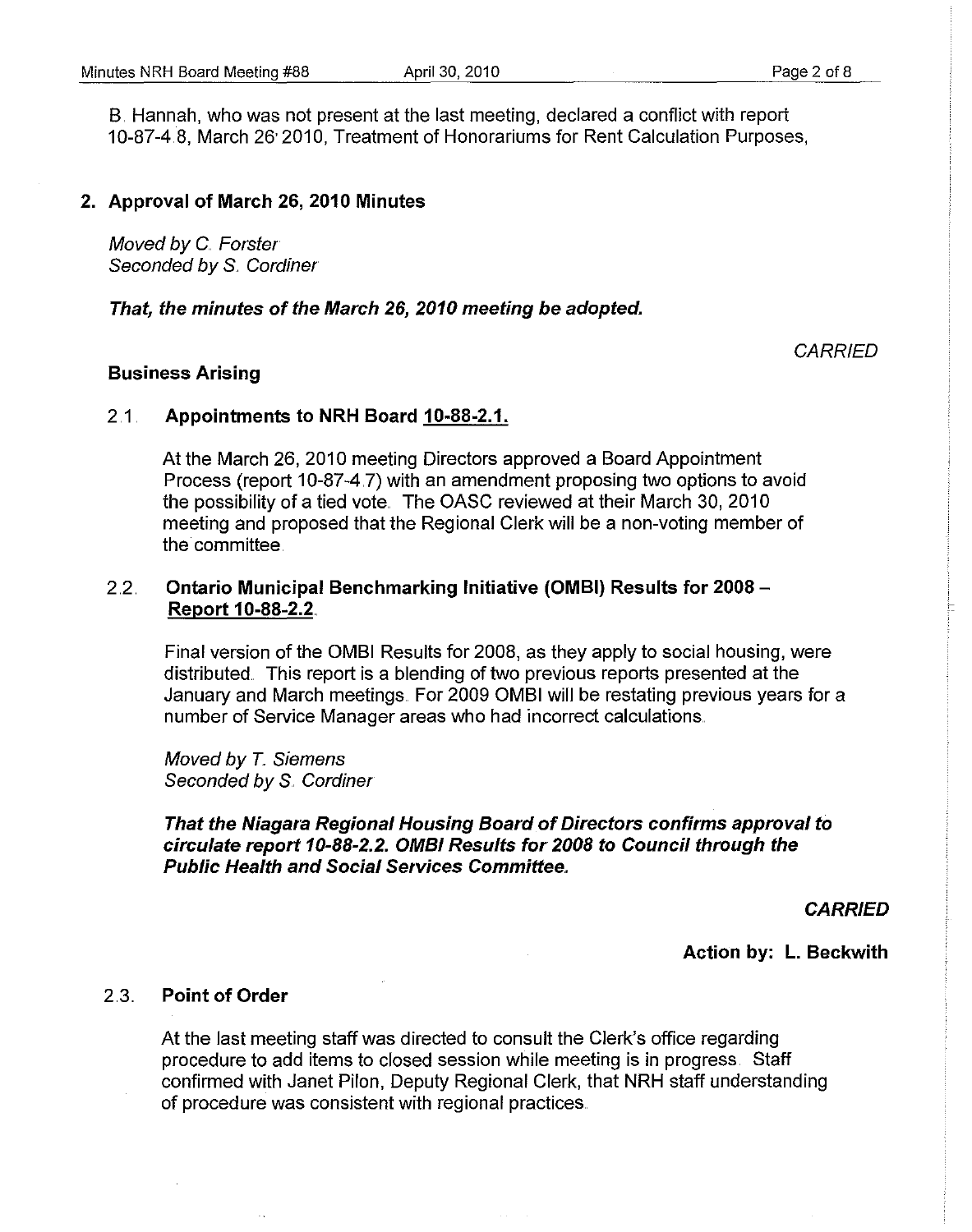# 3. **Closed Session** - 9:15 AM.

Staff present were L. Beckwith, M. Fearnside and V. Amato

Moved by D. Eke Seconded by C. Jolliffe

**That the meeting move into closed session to consider information of a confidential nature relating to:** 

- *1.* **Proposed 01' pending acquisition of land by the municipality 01' local board regarding a Housing Provider**
- *2.* **Labour Relations 01' Employee Negotiations regarding 2010 Salary Ranges**

**CARRIED** 

#### **3.1. Housing Provider Transfer of Assets to NRH Report IC 10-88-3.1.**

H. D'Angela joined the meeting at 9:40 AM..

B. Hannah declared a conflict and left the room.

Moved by B. Baker Seconded by J. Osczypko

**That the Niagara Regional Housing Board of Directors approves and recommends to the Public Health and Social Services Committee (PHSS) and subsequently to Regional Council, the recommendations contained in Report IC 10-88-3.1., Housing Provider Transfer of Assets to NRH, as amended.** 

**CARRIED** 

M. Fearnside left the meeting; B. Hannah returned.

#### **3.2. 2010 Salary Ranges -IC 10-88-3.2.**

C. Forster declared a conflict and left the room.

Staff was directed to seek clarification from HR

#### **Motion to Defer**

Moved by G. Marshall Seconded by S. Cordiner

10.50PM Moved by A. King Seconded by J. Osczypko

**That the Board rise with report.** 

# **CARRIED**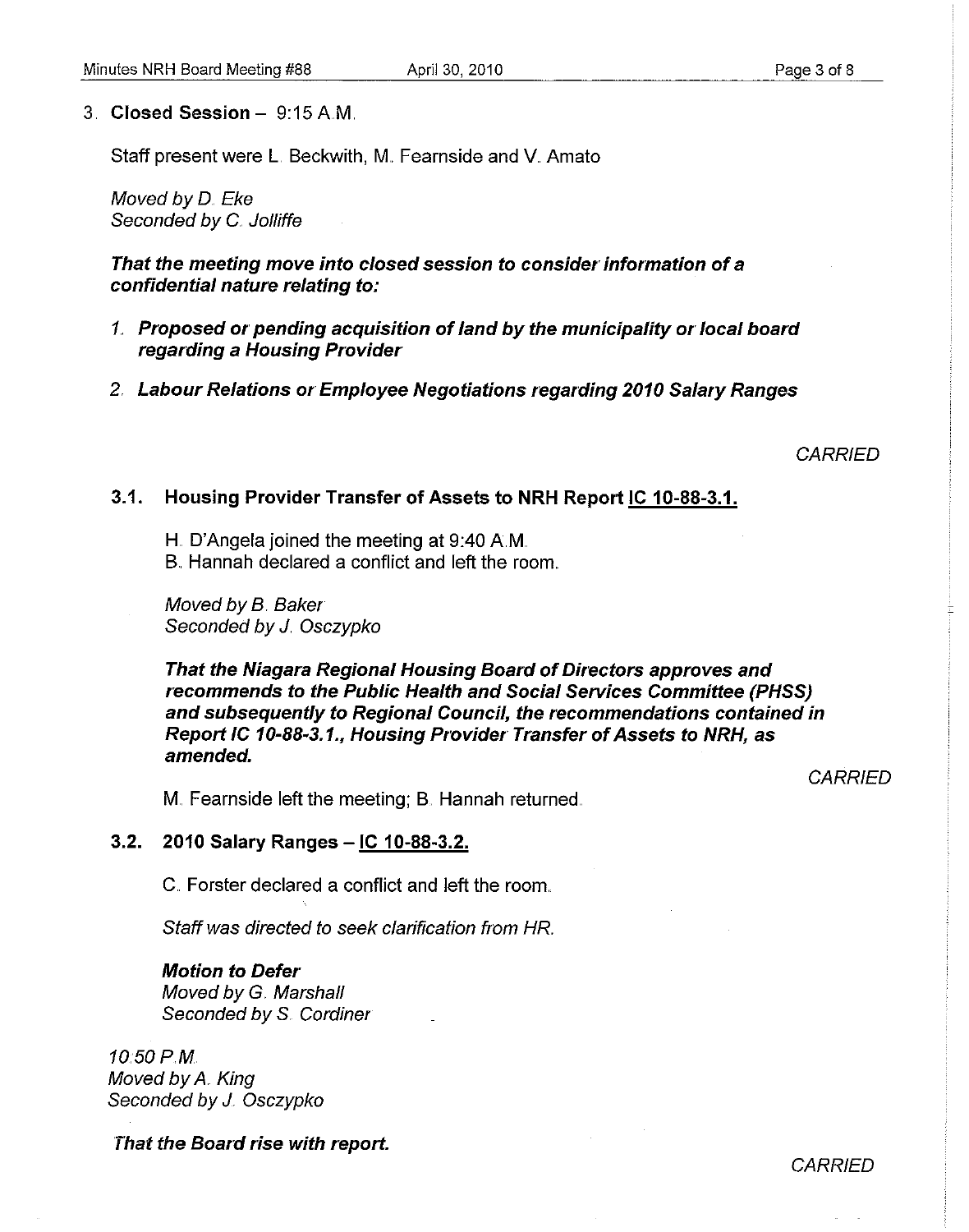# C. Forster returned to the meeting ..

#### 4. New Business

4.1. 1<sup>st</sup> Quarter Operational Reports January 1 - March 31, 2010 - Report 10-88-4.1.

Moved by *T.* Siemens Seconded by H. D'Angela

That the NRH Board of Directors approves the Operational Reports and Report on Variances as at March 31, 2010.

**CARRIED** 

# 4.2. 1<sup>st</sup> Quarterly Report to Regional Council January 1 - March 31, 2010 Report 10-88-4.2.

Comments were solicited regarding presentation and information contained in the report. Staff to revise the report by significantly shortening it, adding colour, highlights, charts and graphs etc.. Directors suggested that the GM personally present to Council once or twice a year as needed.

Action by: L. Beckwith

Moved by D. Eke Seconded by B. Hannah

That the NRH Quarterly Report to Council- January 1 to March 31, 2010 be approved and forwarded to Regional and Municipal Councils

**CARRIED** 

#### 4.3. Bill 168 - Report 10-88-4.3.

Occupational Health and Safety Act (OHSA) amendment comes into effect June 15, 2010. NRH will participate in Competency Training that Niagara Region will be providing for staff.

Moved by C. Forster Seconded by B. Baker

That the Board of Directors receive report 10-88-4.3., Bil/168 for information purposes and that NRH adapt Niagara Region policies and programs related to Bill 168 to our own needs once they are finalized.

**CARRIED** 

# 4.4. Smoking on NRH Property - Policy G-16 10-88-4.4.

Anticipating that a frivolous complaint may be made simply because there is a dislike between tenants, Directors suggesting changing #1 on page 2 to read: Property Administrator attempts to meet with parties to resolve issue ..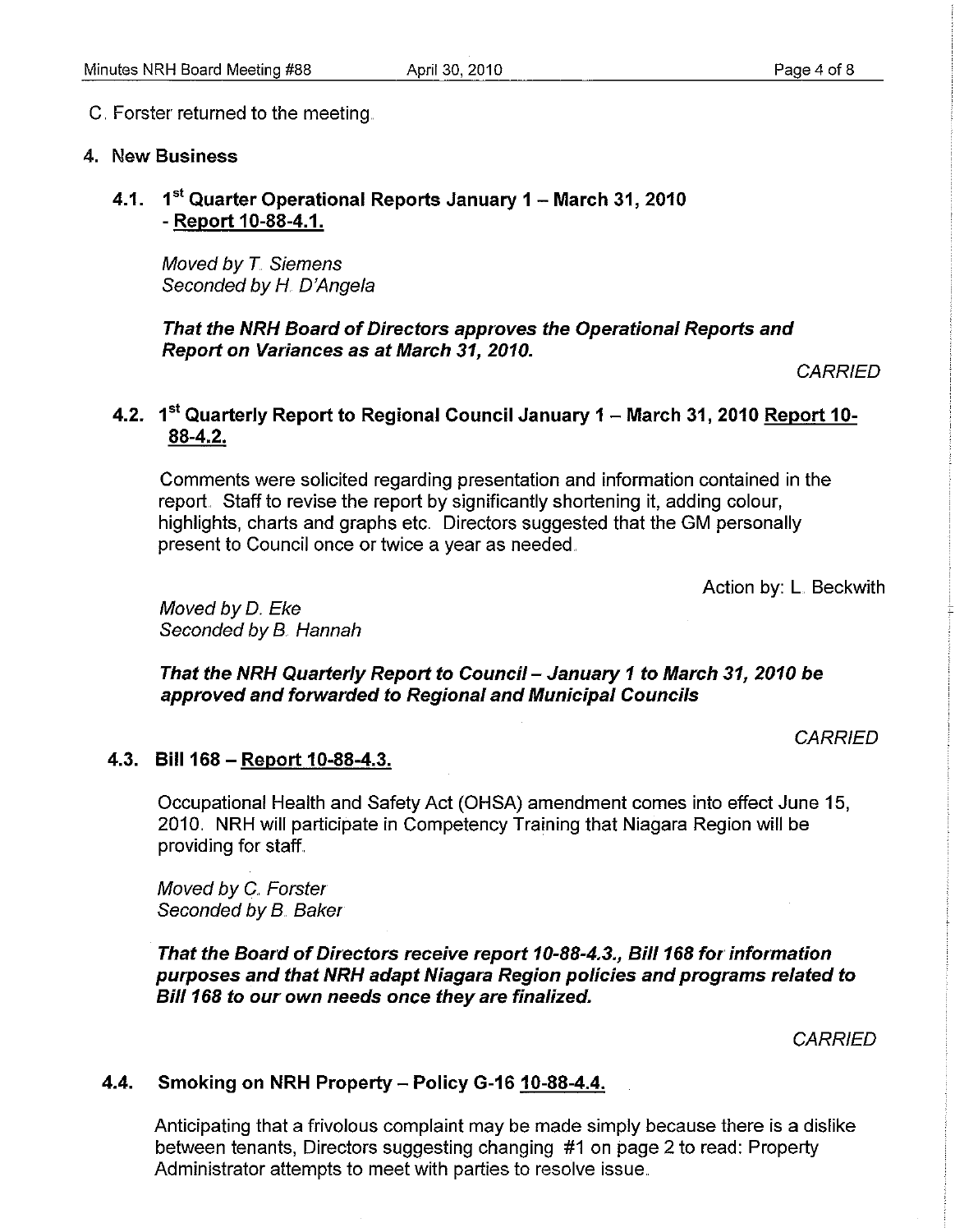Moved by A. King Seconded by *T.* Siemens

The Policy G·16 be received for information with amendment as noted,

**CARRIED** 

# Action by: W. Thompson

# 4.5. Relationships with Council's Agencies, Boards and Commissions Update and Progress Report (CAO 3-2010) - 10-88-4.5.

This report was discussed at the March 30<sup>th</sup> OASC meeting but was deferred by Council until June  $3<sup>rd</sup>$ . NRH representatives on the OASC wanted assurance that this position would not create additional work for NRH staff and no change to NRH structure at this time as agreed. Directors indicated that it appears to add another layer of bureaucracy.

Appendix Page 1, Section 2 a. reads

• Niagara Regional Housing General Manager to Commissioner of Community **Services** 

The other bullets in that section refer to the Corporation to the respective Commissioner i.e. Niagara Regional Police to Commissioner of Corporate Services ..

Appendix 2, #3 - KPMG report was commissioned by NRH directly. This is not part of the OASC mandate yet has become an agenda item for the committee.

Appendix 2, #1 - at March  $30<sup>th</sup>$  OASC meeting it was indicated that 8 of the 11 Business Cases can be closed off. OASC members agreed that NRH is operating efficiently in these areas. The report makes reference to NRH operating as efficiently as possible under the current governance structure. If regional staff feel that further efficiencies could be achieved if NRH were part of Community Services, Directors requested that specific details be provided ..

## Action by: OASC Representatives

Staff was directed to forward Report IC 09-84-3.2 Business Case 6.1 Comprehensive Review of Corporation's Non-Union Terms and Conditions of Employment, to the Operating Agreement Steering Committee (OASC) and Public Health and Social Services Committee (PHSS) and Council. If the OASC members cannot meet in time to allow the report to go forward before the summer; the report should go directly to PHSS and Council in June.

Action by: L. Beckwith

Moved by C. Forster Seconded by A. King

The Niagara Regional Housing Board of Directors receive item 10·88·4.5 (CAO 3·2010) Relationships with Council's Agencies, Boards and Commissions Updated and Progress Report for information.

**CARRIED**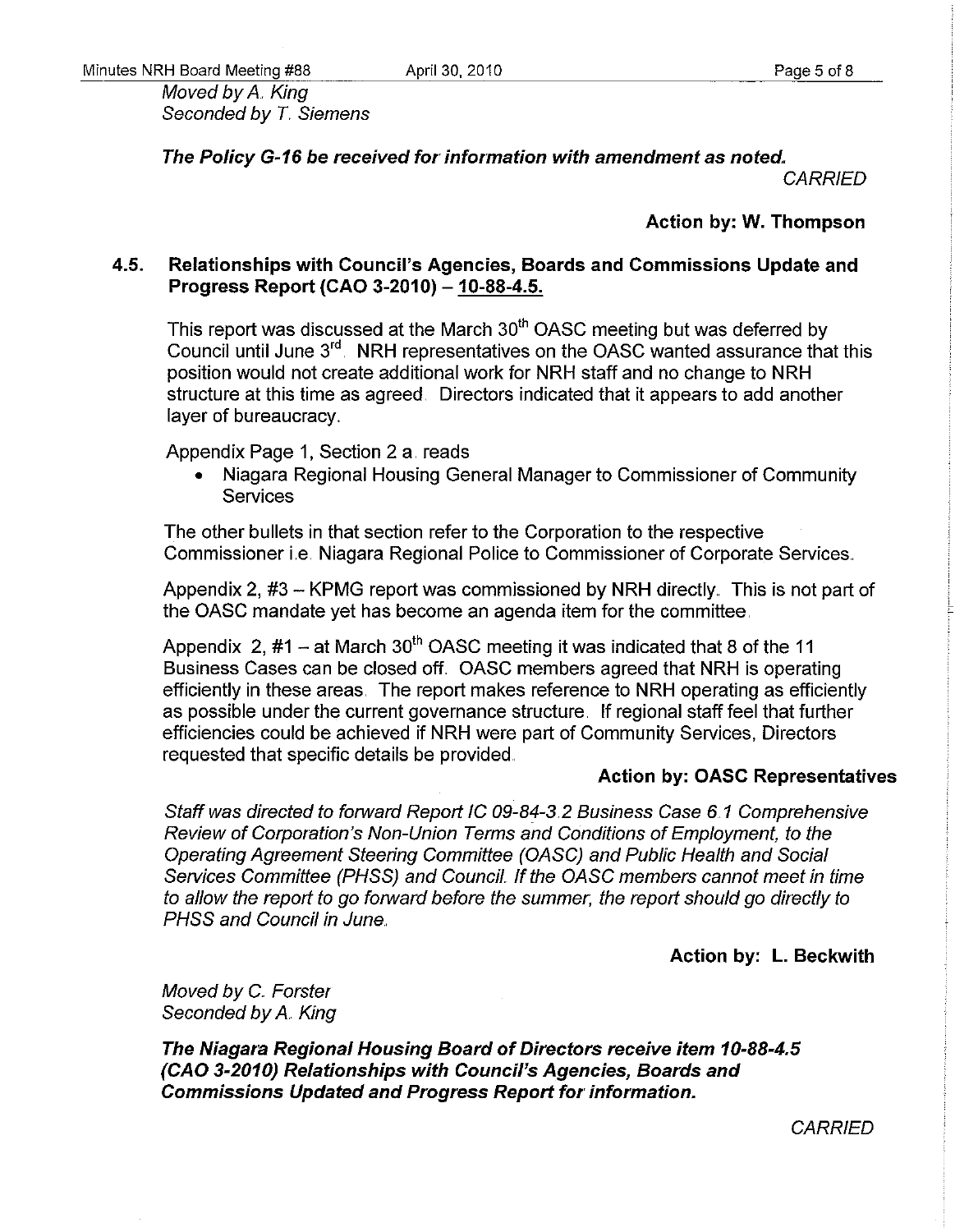11:55 A.M.  $-$  All agreed on a brief recess to recognize T. Siemens contribution to NRH over the past eight years. He is leaving the Board to concentrate on his increased duties due to the Province's recent announcement of the long term care redevelopment program.

12:07 P.M. - The meeting resumed.

## 4.6. Communications Strategy - Report 10-88-4.6.

Communication Products by Month - 2010 was distributed and reviewed.

Moved by H. D'Angela Seconded by D. Eke

That the NRH Communications Strategy for the balance of 2010 be received for information.

**CARRIED** 

#### 5. General Manager's Report

2010 Annual Housing Provider Forum and Board Recognition Event Attention was directed to item 8.2. - Invitation to attend the Housing Provider Board Recognition Event on Wednesday, May 12<sup>th</sup> at Club Roma.

#### Focus Group Sessions

Letters will be going to all who participated in the focus group sessions with the results.

#### Development

NRH has received unofficial approval for 187 additional affordable housing units under the Affordable Housing Program - Extension announced last year. This is comparable to the previous allocation under the Wave 1 program..

# 5.1. Financial Statement, March 31, 2010 - Report 10-88-5.1.

Moved by A. King Seconded by G. Marshall

That the Niagara Regional Housing Board of Directors approve the Financial Statement as at March 31,2010.

**CARRIED** 

#### 6.. Chair's Report

# 6.1. Execution of Documents (OASC Decision) - 10-88-6.1.

Contract signing protocol provided for information.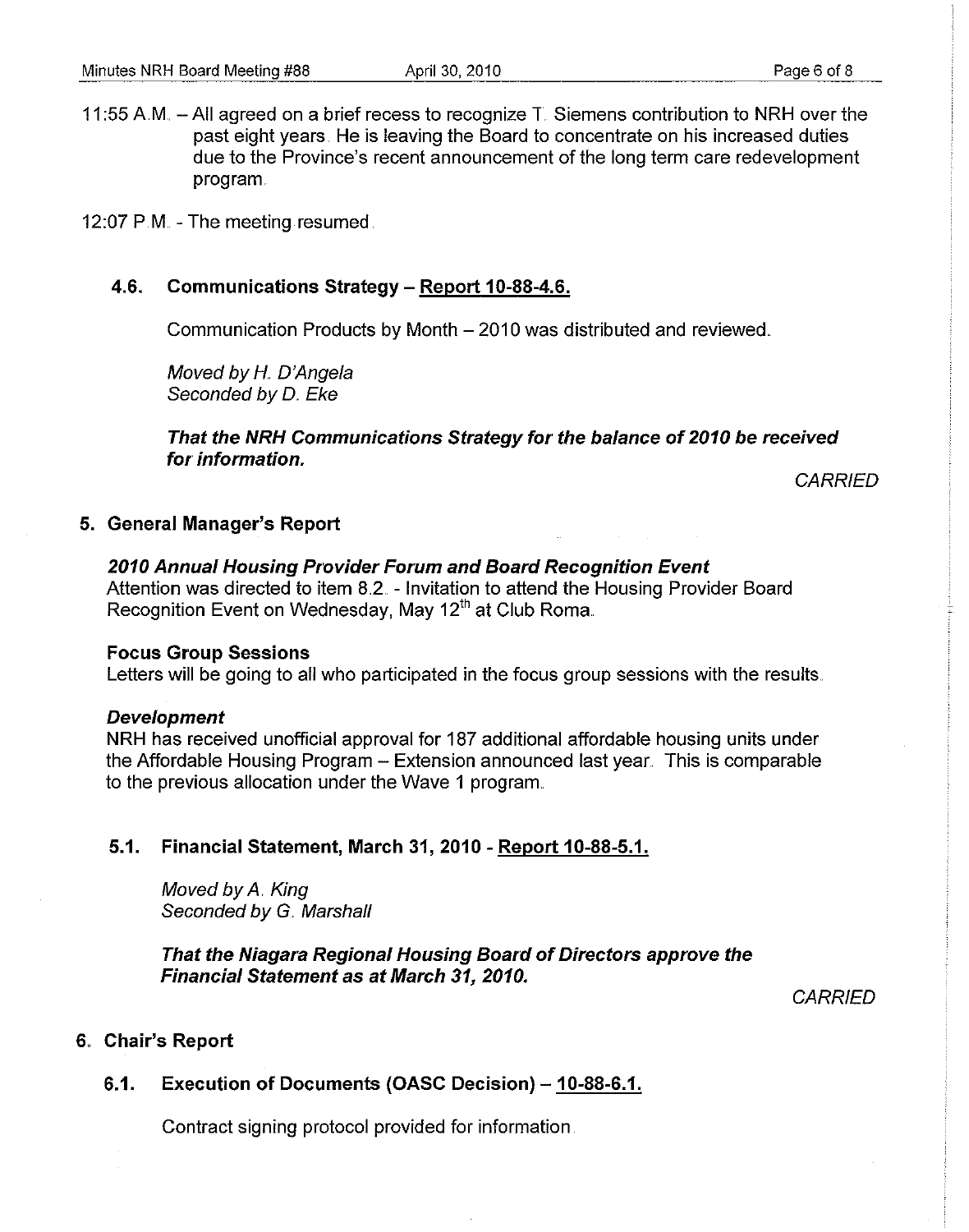# 7" Committee Reports

7.1.. Executive Committee, Karen Murray, Chair

Minutes of the February 2, 2010 meeting provided for information.

- 7.2. Governance Committee No report
- 7..3. Investment Committee, H. D'Angela, Chair No approved minutes
- 7.4. Applicant/Tenant Appeals Committee Minutes of the Nov. 17, Dec 1, 15, 2009 & Jan. 26, 2010 appeal hearings, provided for information.
- 7.5. Tender Awards Committee, A. King, T. Siemens, Chairs
- 7..6. Operating Agreement Steering Committee No minutes.
- 7.7. Tenant Advisory Group, B. Hannah Minutes of the February 20 and March 24, 2010 meetings, provided for information.
- 7.8. Housing Provider Advisory Group, C. Jolliffe, Chair No meeting
- 7.9. Community Advisory Group, B. Baker, Chair No Minutes.

# 8. **For information**

8.1. Action Items from Previous Meetings

# Correspondence/Media

- 8.2.. Board Recognition Event and Housing Provider Forum Invitation
- 8.3. End Violence Against Women Conference
- 84. Letter to L. Beckwith from MMAH re: Project Funding under the Affordable Housing Program (AHP) - AHP Extension (2009) - New Rental Housing Component
- 9. BREAK taken earlier